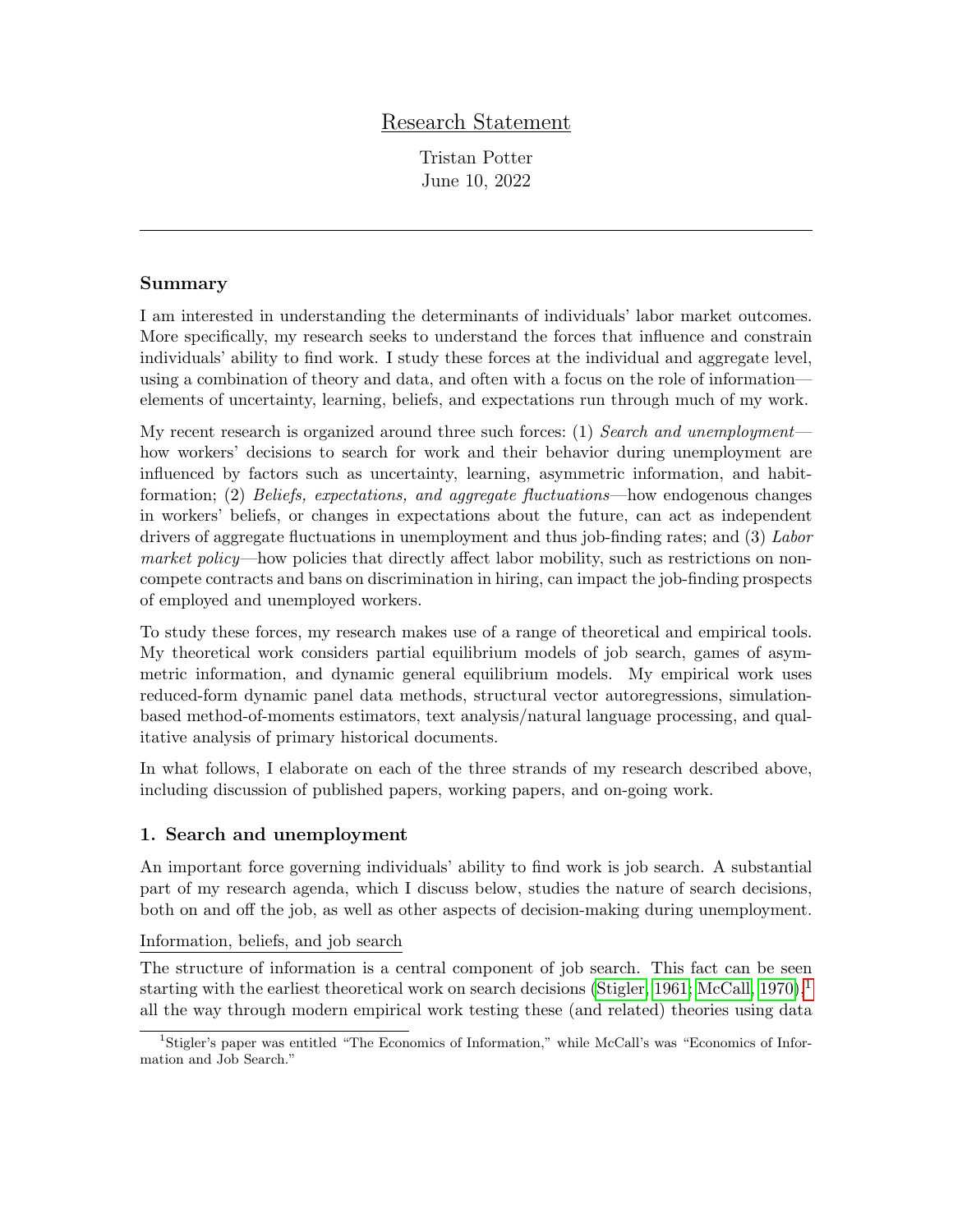on, e.g., workers' perceptions of the search and job-finding process [\(Mueller and Spinnewijn,](#page-6-1) [2022\)](#page-6-1). My work engages with both the theoretical and empirical aspects of this literature.

A central assumption in much of the search literature is that job seekers know precisely the rate at which job offers will arrive. In "Learning and Job Search Dynamics during the Great Recession",<sup>[2](#page-1-0)</sup> I challenge this assumption. The paper begins by revisiting an important empirical observation made by [Krueger and Mueller](#page-6-2) [\(2011\)](#page-6-2): During the Great Recession, search effort declined the longer a worker was unemployed.<sup>[3](#page-1-1)</sup> Revisiting their analysis, I document two new facts: (i) The observed decline in search effort over the spell is explained by variation in workers' search effort since job loss—i.e., it is past search effort, rather than unemployment duration per se, that explains declining effort over the spell, and (ii) receiving (and rejecting) a job offer stimulates search effort. These facts suggest that workers are uncertain about their job-finding prospects and learn from their experiences searching. I formalize this idea by considering a model of sequential search in which job seekers are uncertain about the rate at which offers will arrive and learn as a result of both their past search effort and the returns to that effort in the form of job offers. This model explains the facts documented at the start of the paper, provides theoretical insight into the phenomenon of "discouragement," and, when estimated via a simulated method-of-moments procedure, reveals that job seekers substantially overestimate their job-finding prospects at the time of job loss, consistent with outside evidence from subjective probability elicitations. Taken together, these results point clearly towards an important role for uncertainty and learning in the search and job-finding process that has long been neglected in the literature.

The preceding suggests that the phenomenon of discouragement may be an important feature of the experience of joblessness. This idea has a long history: In its 1979 report to Congress, the Levitan Commission identified non-participation due to discouragement as not just a problem of unused productive capacity, but as one of three principal sources of labor market hardship.<sup>[4](#page-1-2)</sup> In my short paper, "The Discouragement Rate: An Index of Discouragement-Induced Hardship,"<sup>[5](#page-1-3)</sup> I turn to the largely overlooked Chapter 5 of the Levitan Commission's report, and find in it an exhortation for the construction of an index to measure the extent of discouragement-induced hardship.<sup>[6](#page-1-4)</sup> Accordingly, I propose such an index that is both easy to construct and interpret, and use it to document several stylized facts about the evolution of discouragement over time and across demographic groups.

While the two papers above focus on how the *experience* of unemployment can influence search decisions—reduced search effort or even complete labor force withdrawal in the case of discouraged workers—it is also possible that expectations of unemployment can influence

<span id="page-1-1"></span><span id="page-1-0"></span> $^{2}$ Journal of Monetary Economics (2021).

<sup>&</sup>lt;sup>3</sup>This finding is based on the Survey of Unemployed Workers in New Jersey (SUWNJ), a weekly longitudinal survey that followed unemployed workers for up to 26 weeks during the height of the Great Recession. See [Krueger and Mueller](#page-6-2) [\(2011\)](#page-6-2) for details.

<span id="page-1-2"></span><sup>&</sup>lt;sup>4</sup>National Commission on Employment and Unemployment Statistics, Counting the Labor Force. G.P.O., 1979. The so-called "Levitan Commission" is well-known for Chapter 4 of its report and for deciding to not include discouraged workers as part of the labor force.

<span id="page-1-4"></span><span id="page-1-3"></span><sup>5</sup>Applied Economics Letter (2021).

 $6Currently$ , the only widely reported statistic reflecting the extent of discouragement in the United States is the U4 unemployment rate, which makes no distinction between discouraged workers and unemployed workers; the groups are simply added together to form a broader measure of excess productive capacity.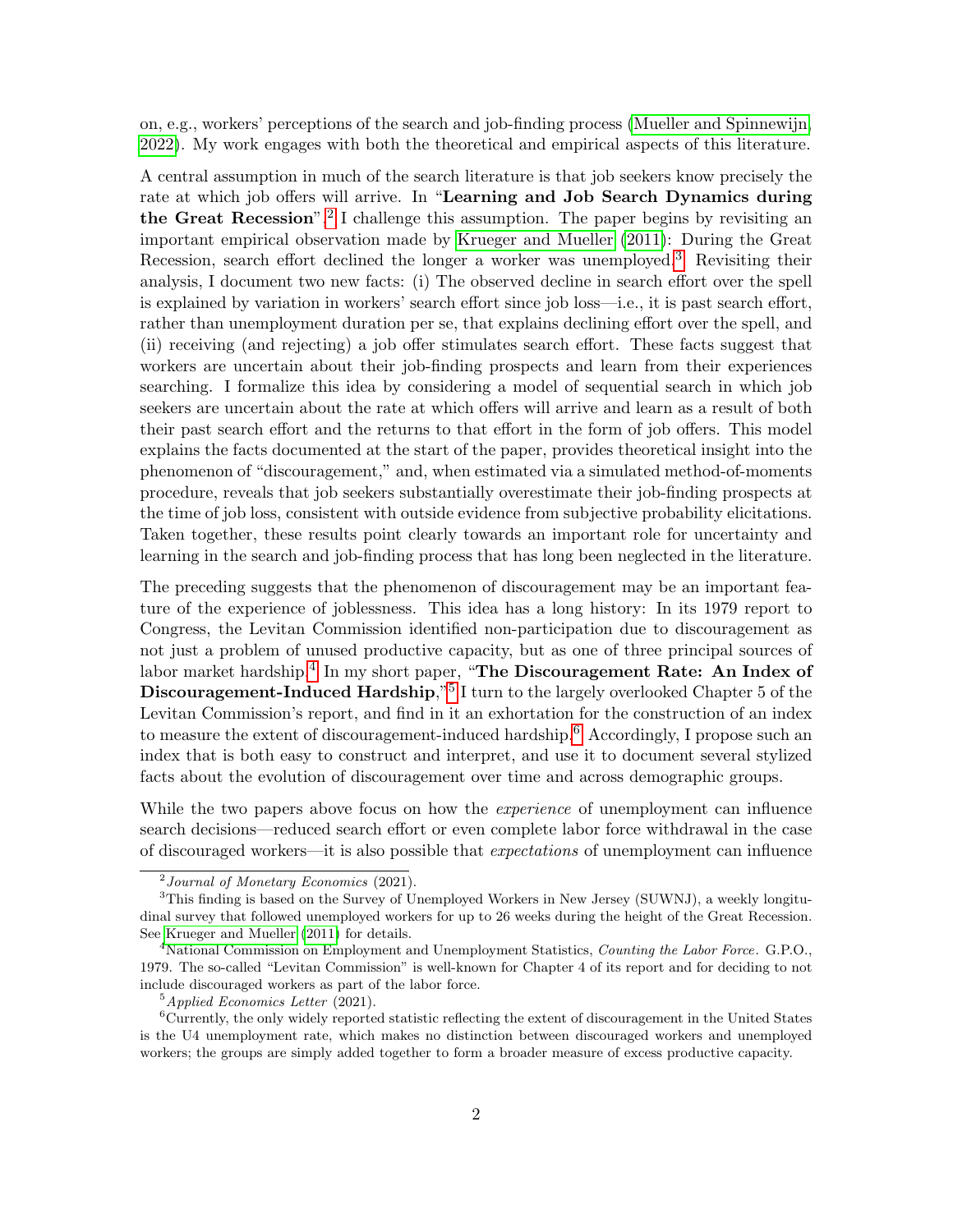search decisions of employed workers, albeit through a different informational mechanism. In "Wage Offers and On-the-job Search" (with Dan Bernhardt),<sup>[7](#page-2-0)</sup> we study the possibility that, when firms have private information about their future viability, the wages they offer will potentially convey information to workers, who in turn may wish to engage in precautionary on-the-job search to avoid a spell of unemployment if shutdown is likely. Because such search is costly to firms that remain viable, a firm's wage-setting decision will reflect not only the direct labor cost of a higher wage, but also the information that any particular wage offer will convey to its workers. We identify the unique perfect sequential equilibrium wage strategy for firms, and show that it is characterized by a large pooling region in which wages are invariant to a firm's private information about future viability, as well as a discontinuous fall when remaining viable is unlikely. We argue that these implications can help to explain downward wage rigidity [\(Altonji and Devereux, 2000\)](#page-6-3), the existence of advance notice laws (e.g., the Worker Adjustment and Retraining Notification Act of 1988), and excess kurtosis in earnings growth distributions [\(Karahan et al., 2020\)](#page-6-4).

#### Unemployment and habit-formation

In the recent podcast "Rabbit Hole," The New York Times chronicles how the internet is changing how we spend our time, beginning with a story about how immersive Youtube viewing led to the political radicalization of an unemployed college dropout.

Interested in whether this type of immersive internet use can be detected in quantitative data on the behavior of unemployed workers, in "Down the Rabbit Hole: Habit-formation in Internet Use among Unemployed Workers",<sup>[8](#page-2-1)</sup> I return to the SUWNJ data described above and ask a simple question: Is internet use habit-forming for unemployed workers? Unemployment represents a unique opportunity to study habit-formation in internet use because, among other things, it usually entails a windfall of time that can be allocated to new forms of leisure. Exploiting this observation, I adapt a standard model of habit-formation in consumption (as in, e.g., [Deaton](#page-6-5) [\(1992\)](#page-6-5)) to leisure choice and derive a test for habit-formation in various leisure activities. The results show robust evidence of habit-formation in internet use, driven, somewhat surprisingly, by Generation-X workers rather than by Millennials. Moreover, I find no evidence of habit-formation in most *offline* leisure activities. These observations have potentially important implications for the tradeoffs governing the labor supply of unemployed workers, such as those considered by [Aguiar](#page-6-6) [et al.](#page-6-6) [\(2021\)](#page-6-6), as well as for policies aimed at influencing labor supply decisions and recent policies intended to limit social media use.[9](#page-2-2)

#### 2. Beliefs, expectations, and aggregate fluctuations

A second force that influences individuals' ability to find work is aggregate fluctuations in unemployment. There is a long history in macroeconomics of the idea that such fluctuations could be driven by autonomous changes in individuals' beliefs or expectations of the future. My research studies two modern manifestations of this idea: One building on the idea that news about the future can produce booms and busts in the economy, and one proposing

<span id="page-2-0"></span> $^7$ Canadian Journal of Economics (2022).

<span id="page-2-2"></span><span id="page-2-1"></span><sup>8</sup>Economics Letters (2022).

<sup>&</sup>lt;sup>9</sup>For example, the 2019 Social Media Addiction Reduction Technology (SMART) Act proposed a daily 30-minute limit on social media apps.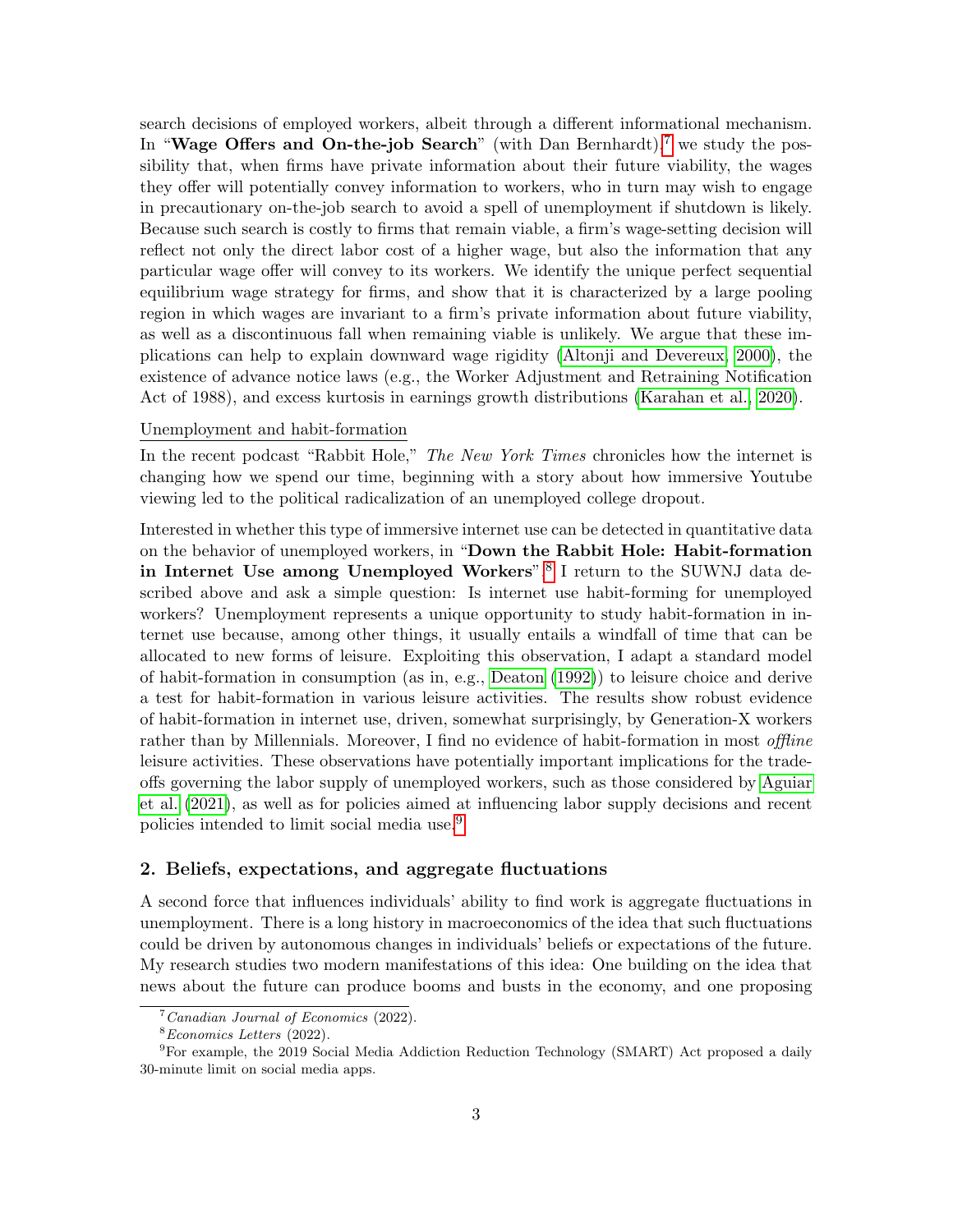a theory in which fully rational changes in unemployed workers' beliefs can independently function to permanently change the path of the labor market.

#### News shocks

Beginning with the work of [Beaudry and Portier](#page-6-7) [\(2006\)](#page-6-7), a recent literature has revived the idea of [Pigou](#page-6-8) [\(1927\)](#page-6-8) that news about future changes in labor productivity can potentially contribute substantially to fluctuations in unemployment.

In "Anticipated Productivity and the Labor Market" (with Ryan Chahrour and Sanjay Chugh),<sup>[10](#page-3-0)</sup> we reinvigorate this idea, both empirically and theoretically. Empirically, rather than presupposing that such news shocks are quantitatively important, we begin with a simple question: What drives the comovement between the labor market and the rest of the economy? To answer this question, we propose to agnostically identify the shock that explains the largest share of joint fluctuations in output and hours. We find that this shock looks surprisingly similar to the news shocks that existing literature has explicitly set out to identify, and accounts for a large share of aggregate fluctuations in the economy. Theoretically, we show that the empirical responses to shocks to expectations about future productivity are consistent with the responses implied by a standard frictional model of the labor market under a simple cash-flow sharing model of wage determination—but not under Nash bargaining. We conclude that the data support an important role for shocks to expectations in driving labor market fluctuations and thus workers' job-finding prospects.

### Self-fulfilling beliefs

Shocks to expectations of future productivity are just one way in which beliefs and expectations can exert an influence on the labor market. A related literature, with important early contributions from [Diamond](#page-6-9) [\(1982\)](#page-6-9) and [Diamond and Fudenberg](#page-6-10) [\(1989\)](#page-6-10), has reinvigorated [Keynes'](#page-6-11)s [\(1936\)](#page-6-11) notion of "animal spirits," in which self-fulfilling beliefs can generate aggregate fluctuations in unemployment.

In "Destabilizing Search Technology,"<sup>[11](#page-3-1)</sup> I propose a theory of self-fulfilling fluctuations, driven by modern search technologies that allow workers to monitor new job postings.<sup>[12](#page-3-2)</sup> Specifically, the paper begins from the observation that such monitoring technologies enable workers who actively monitor new job postings to apply for jobs *before* those who do not. The consequence is a rat race for jobs among unemployed workers, in which a belief that others are monitoring new postings necessitates doing the same to avoid falling to the back of the queue. In the context of a simple job search game among unemployed workers, I show that this dynamic gives rise to a strong source of strategic complementarities in monitoring decisions that can lead to multiple equilibria. Put differently, the model features "animal spirits" emerging from the beliefs of unemployed workers looking for jobs. In the context of a quantitative macroeconomic model of the labor market, I show that three Pareto-ranked steady states emerge, consistent with the equilibria of the simple game. Moreover, for a range of initial conditions, the economy can converge to any of these steady states, implying that autonomous changes in unemployed workers' beliefs can permanently alter the path of

<span id="page-3-0"></span> $10$ Revision requested, *Quantitative Economics*.

<span id="page-3-2"></span><span id="page-3-1"></span> $11$ Working paper.

 $12$ For example, most online job boards feature "job alerts" that notify workers of new listings as soon as they are posted.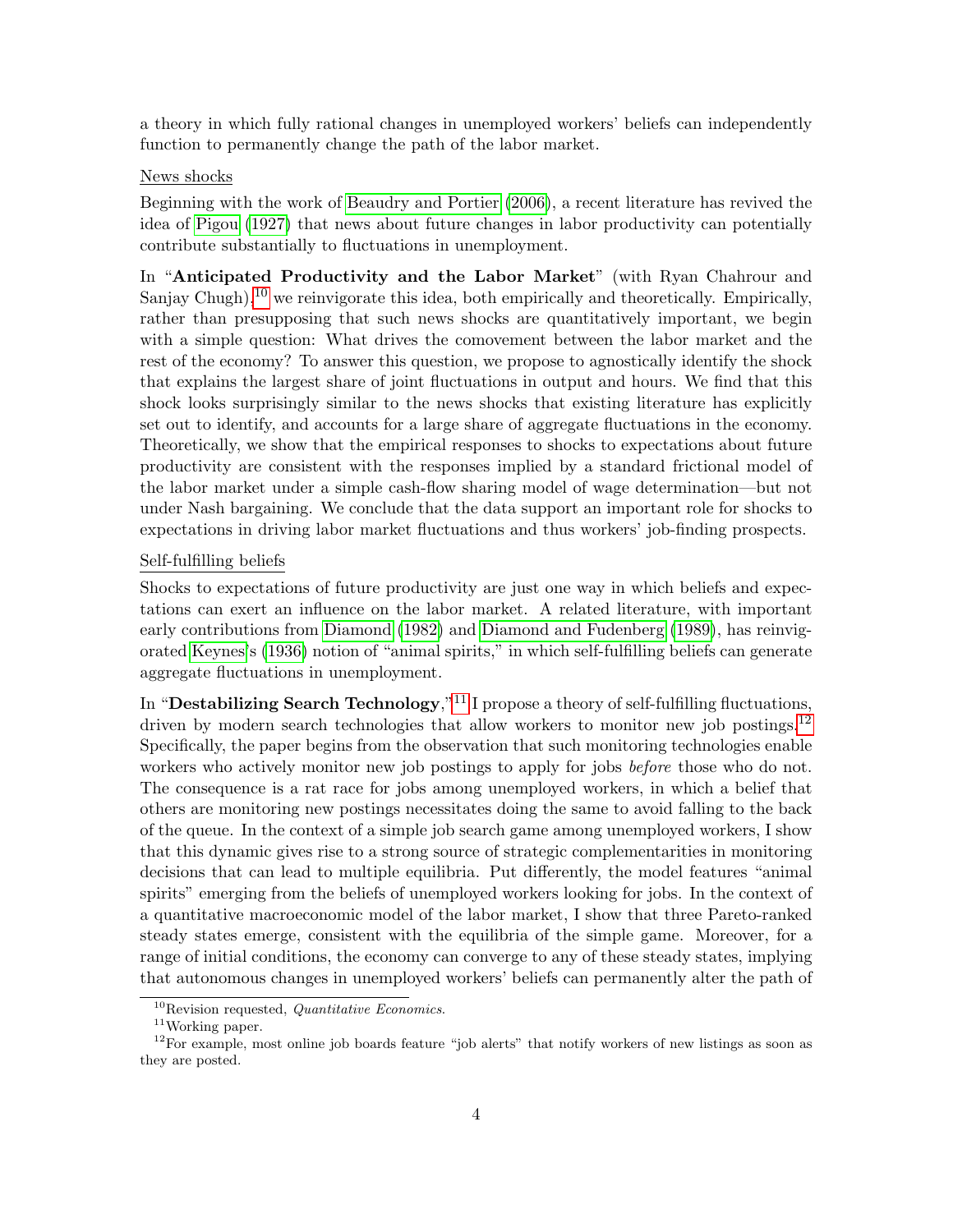the economy. This observation provides both a theory of endogenous labor supply shocks and, as I show, can explain several unique features of the recovery from the Great Recession.

### 3. Labor market policy

A third force that influences both employed and unemployed individuals' ability to find work is labor market policy. Some of my more recent research focuses on two such policies: policies restricting the use of non-compete agreements for low-wage workers and policies banning discrimination against unemployed workers in help-wanted ads.

### Non-compete agreements

Over the past ten years, it has come to light that workers for a number of large, well-known, low-wage employers are subject to non-compete agreements  $(NCAs)$ .<sup>[13](#page-4-0)</sup> This observation has led to intense public and media scrutiny on the grounds that the usual rationales for NCAs are not relevant for low-wage workers.[14](#page-4-1)

In "On the Inefficiency of Non-Competes in Low-Wage Labor Markets" (with Bart Hobijn and Andre Kurmann),  $15$  we contribute to this conversation by seeking to understand the implications of mobility-restricting policies, such as NCAs, for social welfare in low-wage labor markets. Our work is motivated by the observation that, while there is some evidence on the empirical effects of NCAs for low-wage workers,<sup>[16](#page-4-3)</sup> there is no existing theoretical work studying what such policies do—and, in particular, how they influence welfare—in a workhorse general equilibrium model of labor turnover. Accordingly, we consider the role of mobility-restricting policies in a variation on the classic model of labor turnover in [Burdett](#page-6-12) [and Mortensen](#page-6-12) [\(1998\)](#page-6-12). We first document that our model is consistent with empirical work on the effects of NCAs on low-wage workers. We then theoretically characterize optimal NCA policy, emphasizing interactions with the minimum wage. Finally, we propose two approaches to quantitatively assess the efficiency of NCAs. First, using a robust sufficient statistic approach derived from the model, we show that NCAs are likely to be *inefficiently* restrictive in low-wage U.S. labor markets. Second, we use a calibrated version of the model to show that Oregon's 2008 NCA ban for low-wage workers was efficiency enhancing. We thus conclude that there is a strong efficiency rationale for restricting the use of NCAs in low-wage labor markets.

Our work discussed above is primarily theoretical in nature. In related on-going work, "The Effects of NCAs on Low-Wage Workers: Evidence from State-Level NCA **Bans**" (with Bart Hobijn and Andre Kurmann),  $17$  we are in the process of providing more systematic evidence on the empirical effects of NCAs in low-wage labor markets. Specifically,

<span id="page-4-1"></span><span id="page-4-0"></span><sup>&</sup>lt;sup>13</sup>Examples of such employers include Amazon, Jimmy John's, McDonald's, Burger King, and Jiffy Lube. <sup>14</sup>The use of NCAs in low-wage labor markets has been covered by a number of high-profile media outlets: The New York Times: ["How Non-Compete Clauses Keep Workers Locked In";](https://www.nytimes.com/2017/05/13/business/noncompete-clauses.html) The Washington Post: ["Even Janitors Have Non-Competes Now. Nobody is Safe.";](https://www.washingtonpost.com/business/2018/10/18/even-janitors-have-noncompetes-now-nobody-is-safe/) Financial Times: ["Cushman v. the Cleaner:](https://www.ft.com/content/bfb69d30-ce44-11e8-b276-b9069bde0956) [The Fight over Non-Competes";](https://www.ft.com/content/bfb69d30-ce44-11e8-b276-b9069bde0956) and The Wall Street Journal: ["The Non-Compete Agreement is Now](https://www.wsj.com/articles/the-noncompete-agreement-is-now-ridiculously-abused-11562620119) [Ridiculously Abused".](https://www.wsj.com/articles/the-noncompete-agreement-is-now-ridiculously-abused-11562620119)

<span id="page-4-3"></span><span id="page-4-2"></span><sup>15</sup>Working paper.

<sup>&</sup>lt;sup>16</sup>See below for a discussion of our on-going empirical work on this topic. For existing work, see [Starr](#page-7-1) [et al.](#page-7-1) [\(2021\)](#page-7-1) and [Lipsitz and Starr](#page-6-13) [\(2021\)](#page-6-13).

<span id="page-4-4"></span><sup>17</sup>Work in progress.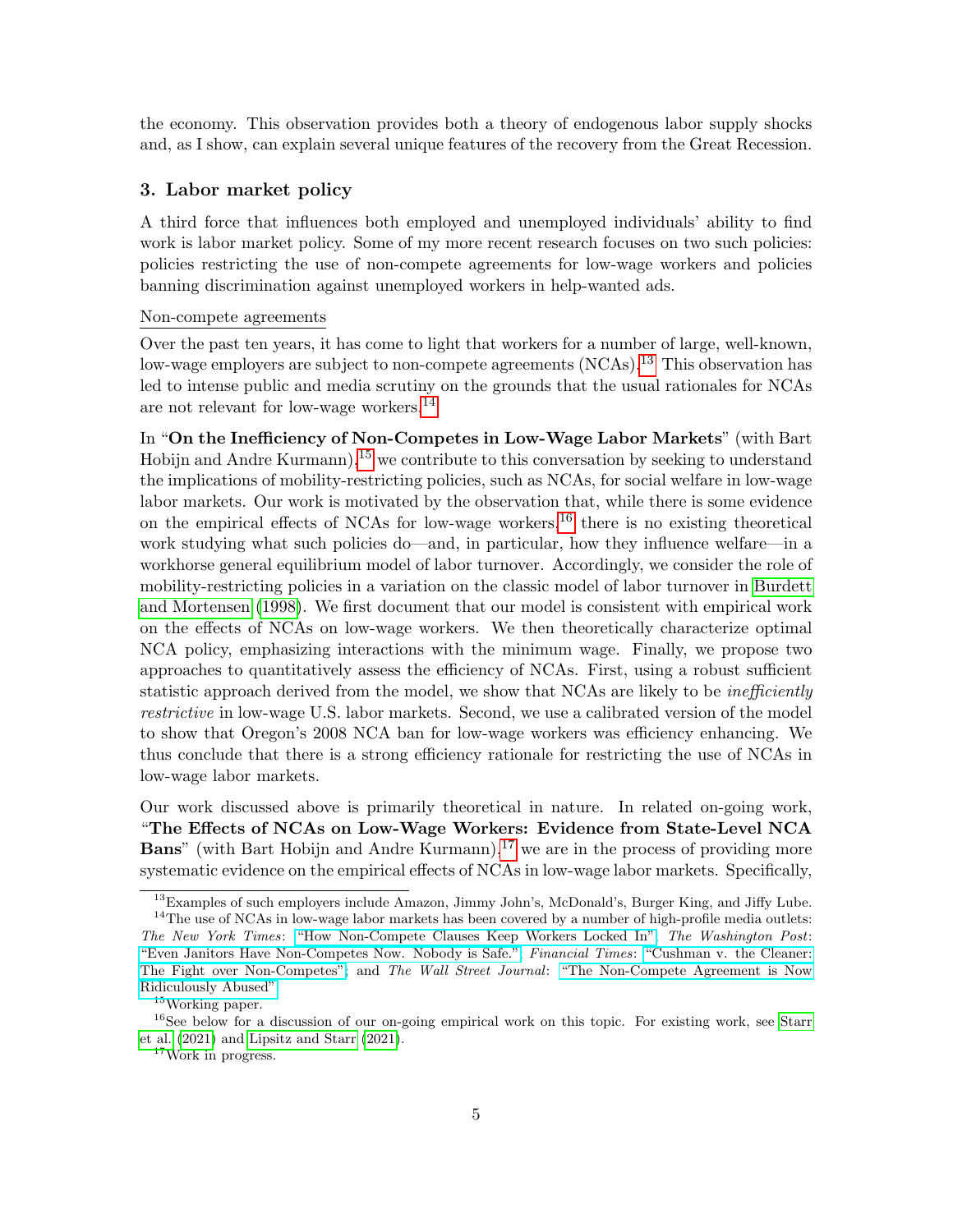we have constructed a state-level panel of NCA enforceability for low-wage workers, taking advantage of the [Bishara](#page-6-14) [\(2011\)](#page-6-14) state-level NCA enforceability index and the spate of state-level bans on NCAs for low-wage workers over the past five years.<sup>[18](#page-5-0)</sup> We are currently working on using Quarterly Workforce Indicator (QWI) data to identify the local labor market effects of NCAs for workers in low-wage industries (e.g. NAICS 722) using a border-county discontinuity design. Our hope is that this work will provide a richer body of empirical evidence to inform state-level NCA policies targeted specifically at low-wage labor markets.

#### Discrimination against the unemployed

In 2011, The New York Times ran an article by Catherine Rampell documenting anecdotal evidence of employers explicitly stating in online help-wanted ads that unemployed and long-term unemployed workers should not bother to apply.<sup>[19](#page-5-1)</sup>

In on-going work, "Unemployed Need Not Apply: A Text Analysis of Employment-**Status Discrimination in Help-Wanted Ads**" (with Kamyar Kamyar), <sup>[20](#page-5-2)</sup> we study this type of discrimination. Specifically, we have two principal goals: The first is to systematically document the prevalence of discrimination based on employment status in the U.S. labor market. To do so, we are using establishment-level textual job-posting data from  $\mathrm{LinkUp}^{21}$  $\mathrm{LinkUp}^{21}$  $\mathrm{LinkUp}^{21}$  and applying natural language processing (NLP) techniques to identify, describe, and quantify how employers screen applicants based on employment status through the language in help-wanted ads. The second goal is to study the implications of this type of discrimination for the job-finding prospects of unemployed workers. We are particularly interested in its effects on marginalized populations for whom unemployment rates are already relatively high, suggesting that such groups may disproportionately bear the burden of employment status discrimination. We plan to estimate the effects of observed state-level policies banning this type of discrimination (which have been legislated in New Jersey, Oregon, and Washington, D.C.) on both the prevalence of such hiring practices in the LinkUp data and on job-finding rates, disaggregated by race, in QWI data. We think this is particularly interesting because the effects of such policies are theoretically ambiguous: Banning employers from discriminating against unemployed workers may improve the job-finding prospects of, e.g., certain racial groups that have historically had high unemployment rates; on the other hand, such bans may induce firms to substitute towards statistical discrimination using *proxies* for unemployment—including, potentially, race.<sup>[22](#page-5-4)</sup> In addition to the goals stated above, our research aims to empirically disentangle these forces.

<span id="page-5-0"></span><sup>&</sup>lt;sup>18</sup>Since 2017, eight states have restricted the use of NCAs for low-wage workers: Illinois (2017), Massachusetts (2018), New Hampshire (2019), Maine (2019), Maryland (2019), Washington (2020), Rhode Island (2020), and Virginia (2020).

<span id="page-5-1"></span> $19$  ["The Help-Wanted Sign Comes with a Frustrating Asterisk"](https://www.nytimes.com/2011/07/26/business/help-wanted-ads-exclude-the-long-term-jobless.html) (*The New York Times*, 2011). <sup>20</sup>Work in progress.

<span id="page-5-3"></span><span id="page-5-2"></span>

<span id="page-5-4"></span><sup>&</sup>lt;sup>21</sup>LinkUp provides detailed information on job listings sourced directly from employers' websites.

<sup>&</sup>lt;sup>22</sup>This part of our work thus recalls the important recent work on policies that "ban the box" [\(Doleac](#page-6-15) [and Hansen, 2020\)](#page-6-15).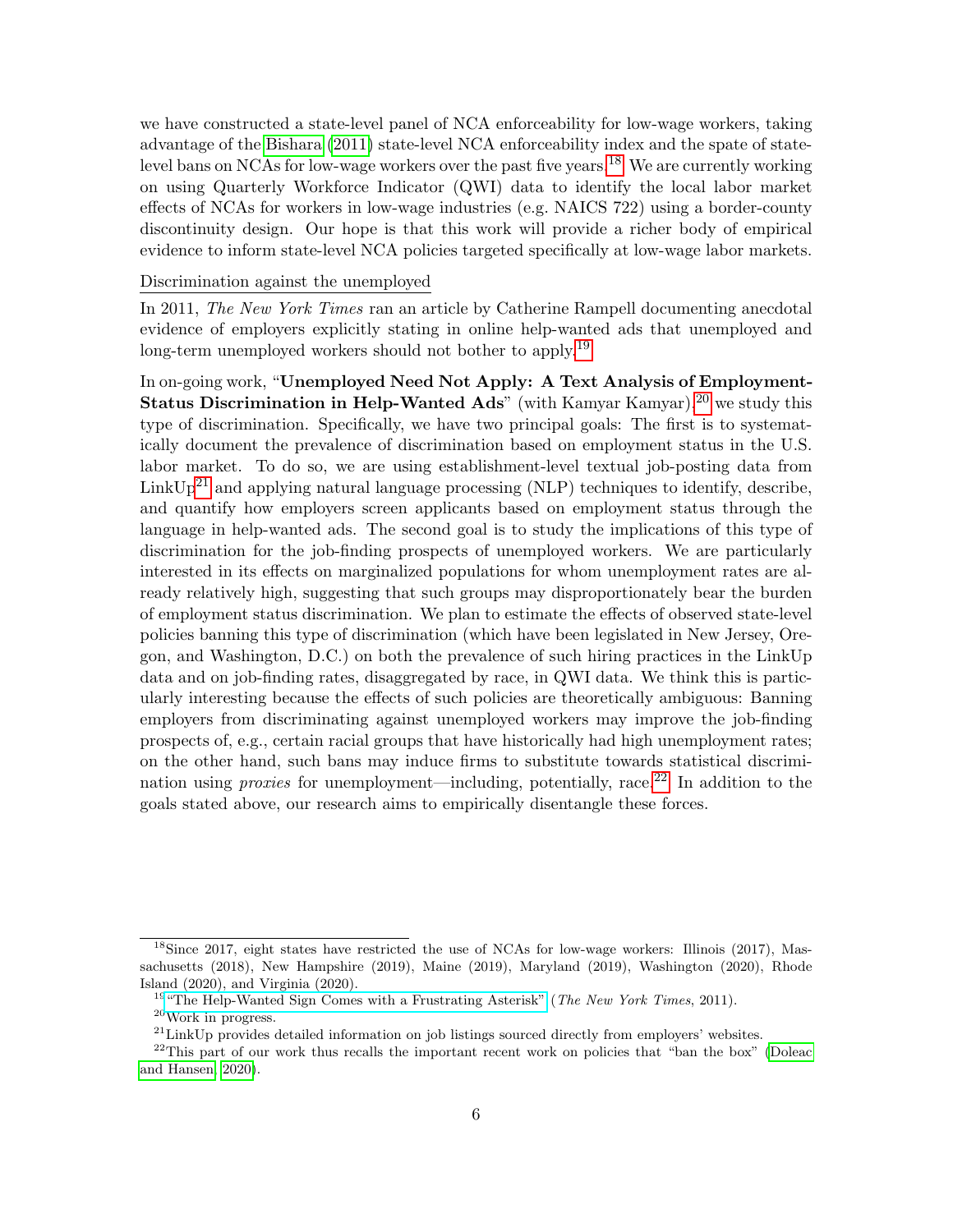# References

- <span id="page-6-6"></span>Aguiar, M., M. Bils, K. K. Charles, and E. Hurst (2021). Leisure luxuries and the labor supply of young men. *Journal of Political Economy*.
- <span id="page-6-3"></span>Altonji, J. and P. Devereux (2000). The extent and consequences of downward nominal wage rigidity. Research in Labor Economics.
- <span id="page-6-7"></span>Beaudry, P. and F. Portier (2006). Stock Prices, News, and Economic Fluctuations. The American Economic Review 96 (4), pp. 1293–1307.
- <span id="page-6-14"></span>Bishara, N. (2011). Fifty ways to leave your employer: Relative enforcement of noncompete agreements, trends, and implications for employee mobility policy. University of Pennsylvania Journal of Business Law.
- <span id="page-6-12"></span>Burdett, K. and D. Mortensen (1998). Wage differentials, employer size, and unemployment. International Economic Review.
- <span id="page-6-5"></span>Deaton, A. (1992). Understanding Consumption. Oxford: Clarendon Press.
- <span id="page-6-9"></span>Diamond, P. (1982). Aggregate demand management in search equilibrium. *Journal of* Political Economy  $90(5)$ .
- <span id="page-6-10"></span>Diamond, P. and D. Fudenberg (1989). Rational expectations business cycles in search equilibrium. Journal of Political Economy.
- <span id="page-6-15"></span>Doleac, J. and B. Hansen (2020). The unintended consequences of "ban the box": Statistical discrimination and employment outcomes when criminal histories are hidden. Journal of Labor Economics.
- <span id="page-6-4"></span>Karahan, F., S. Ozkan, and J. Song (2020). Anatomy of lifetime earnings inequality: Heterogeneity in job ladder risk vs. human capital. Working Paper.
- <span id="page-6-11"></span>Keynes, J. M. (1936). The General Theory of Employment, Interest and Money. London: Palgrave Macmillan.
- <span id="page-6-2"></span>Krueger, A. and A. Mueller (2011). Job search, emotional well-being and job-finding in a period of mass unemployment: Evidence from high-frequency longitudinal data. Brookings Papers on Economic Activity.
- <span id="page-6-13"></span>Lipsitz, M. and E. Starr (2021). Low-wage workers and the enforceability of non-compete agreements. Management Science.
- <span id="page-6-0"></span>McCall, J. (1970). Economics of information and job search. *Quarterly Journal of Eco*nomics 84, 113–126.
- <span id="page-6-1"></span>Mueller, A. and J. Spinnewijn (2022). Expectations data, labor market and job search. Handbook of Economic Expectations.
- <span id="page-6-8"></span>Pigou, A. (1927). Industrial Fluctuations. London: Macmillan.